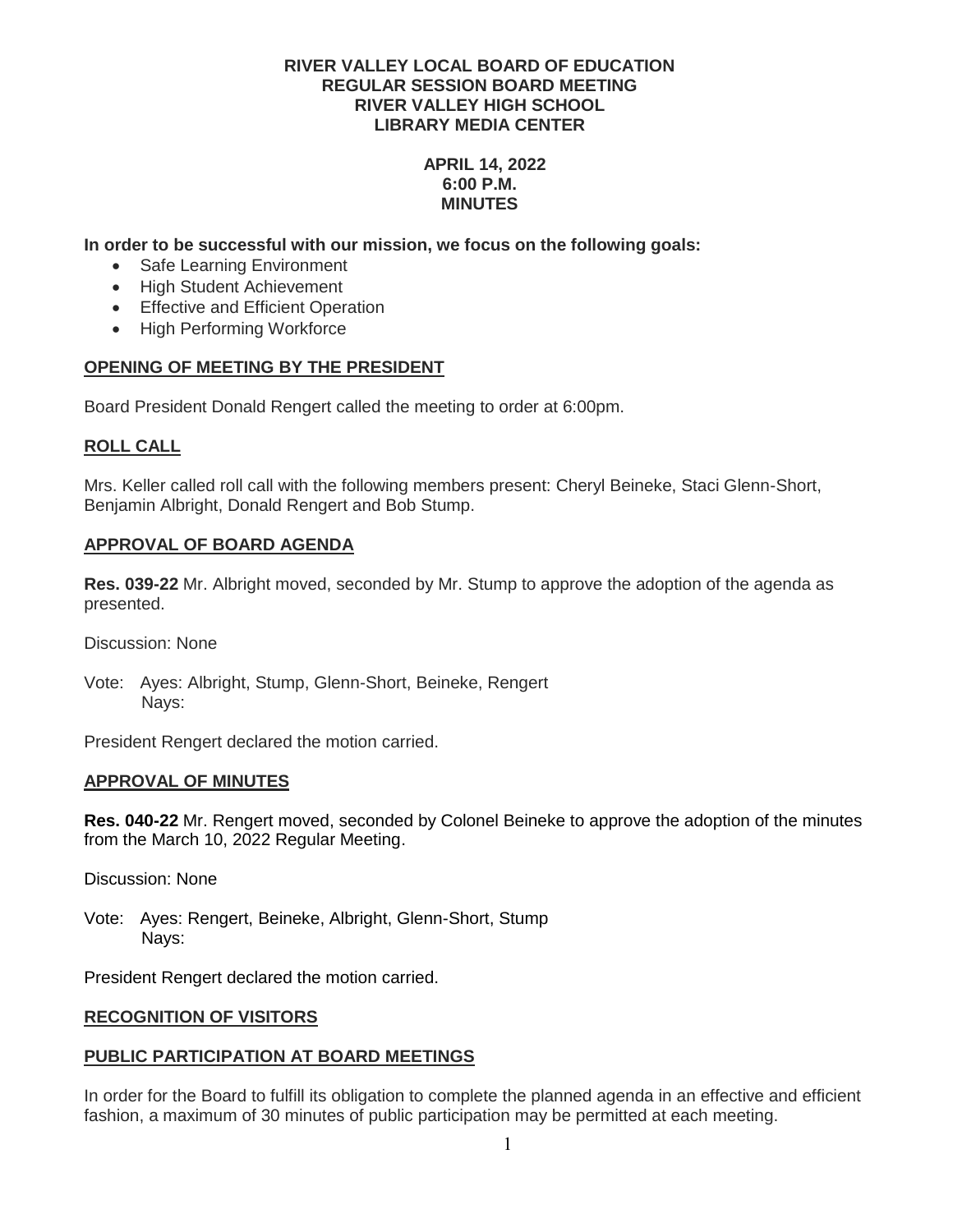## **APRIL 14, 2022 6:00 P.M. MINUTES**

Each person addressing the Board shall give his/her name and address.

If several people wish to speak, each person is allotted three minutes until the total time of 30 minutes is used. During that period, no person may speak twice until all who desire to speak have had the opportunity to do so.

Persons desiring more time should follow the procedure of the Board to be placed on the regular agenda. The period of public participation may be extended by a vote of the majority of the board.

Board Policy BDDH - Adopted October 12, 1999

President Don Rengert welcomed all visitors and gave them the opportunity speak.

Cory Gibson, a substitute employed by the District, requested to address the Board. Mr. Gibson shared with the Board that our bus cameras are failing and that this is becoming very problematic for our drivers and the safety of our students that are riding the bus. Mr. Gibson requested an explanation as to why the District has not used any of the technology grants that we have been awarded the last two years on cameras to improve the safety for our staff and students on school buses. The Board thanked Mr. Gibson for bringing this issue to the Board's attention and advocating for the District students and staff. Treausrer, Brittany Keller, shared information regarding allowable expense restrictions with the technology grants that the District has received so far. Mrs. Keller also shared that the District has applied for grants to install WiFi and cameras on buses this year, but unfortunately the grant application was not approved. There is another grant that the District is currently pursuing for this same purpose. The Board requested information regarding the cost breakdown of the WiFi and camera upgrades, so that the District can find another avenue to pursue these upgrades to our buses if we are not awarded this second grant opportunity.

# **SUPERINTENDENT'S COMMUNICATIONS/REPORTS**

### **Superintendent Shares Oral / Written Correspondence / Communications**

Mr. Wickham presented an update on HB126, information on the Innovative Workforce grant that the District was awarded at the High School and a list of the upcoming projects the District plans to pursue. Some of these projects include updating the media centers at each of the buildings, upgrading some of our outdoor facilities, HVAC upgrades, a connector between the Middle School and High School and bringing the SACC program back into the District through an outside organization.

# **River Valley Local Schools Building Reports/Updates**: At this time, we would like to have building updates and a report from the following:

Mrs. Comstock presented on behalf of Heritage and Liberty Elementary with an "elementary level" update. ELA testing has been completed and the students will be moving onto math. Heritage has a Kindergarten position opening and will be conducting interviews over the next few weeks. Heritage will be implementing the  $2<sup>nd</sup>$  Step SEL program that Liberty is currently using through their Wellness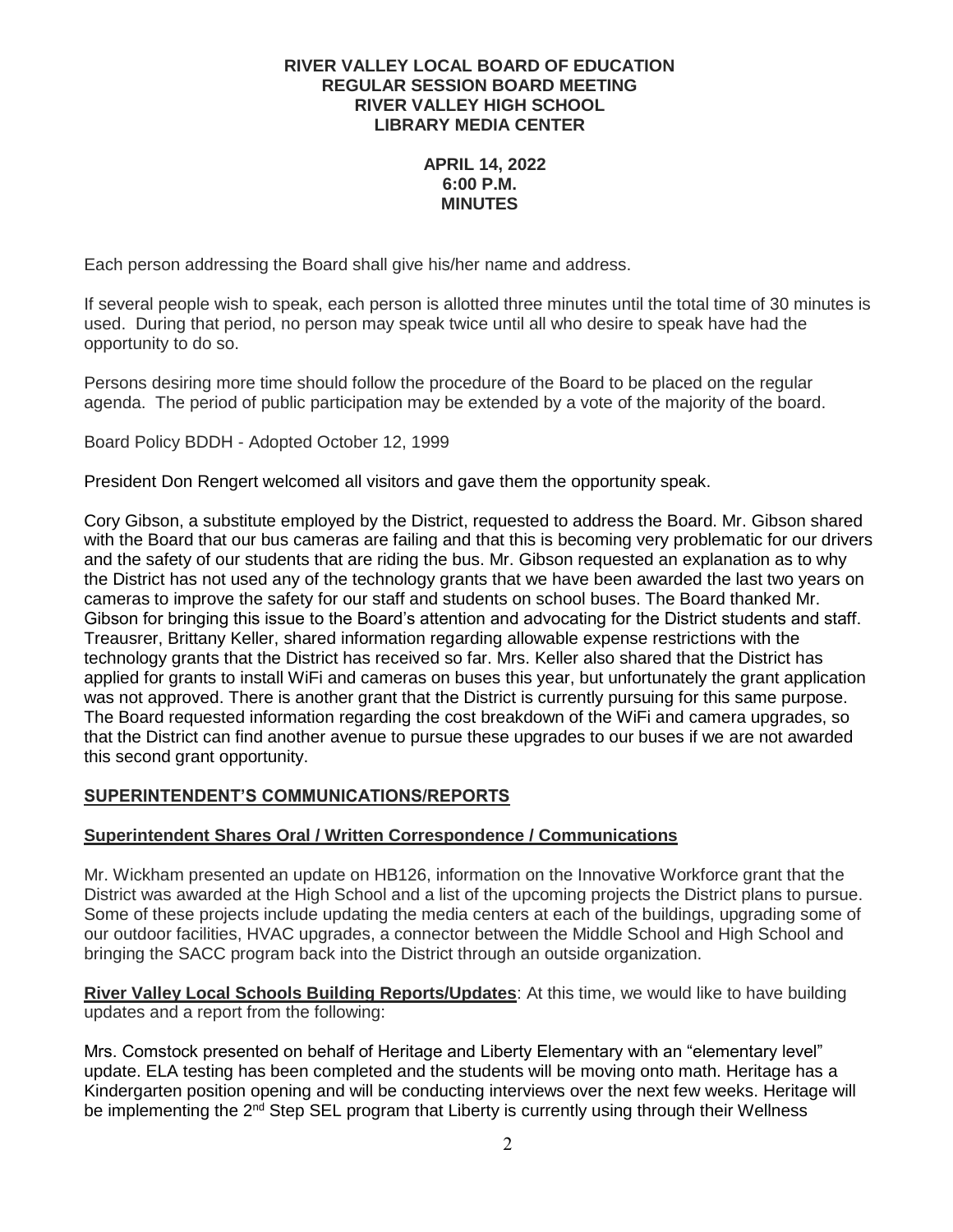# **APRIL 14, 2022 6:00 P.M. MINUTES**

Initiative Grant with Miami University. Kindergarten screening is on May  $13<sup>th</sup>$  and enrollment numbers are slowly increasing, which is reassuring.

Mr. Davis presented on behalf of the Middle School. April 13<sup>th</sup> was the last day of after school tutoring, which was funded by the District's Title I grant. May 13<sup>th</sup> will be  $6<sup>th</sup>$  grade transition day where the Middle School will provide experiences for pathways for the incoming 6<sup>th</sup> grade class. The Middle School PTO held a dance on April 9<sup>th</sup>.

Mr. Dutt shared information for the High School. The Senior Breakfast is scheduled for May 26<sup>th</sup> and graduation is scheduled for May  $27<sup>th</sup>$ . It is a busy season at the High School for club and organization events. Businesses will be coming in to recruit for summer jobs and any student interested will be able to come down and speak with the business about the opportunities they have available. Prom is scheduled for May  $7<sup>th</sup>$  at the Homestead at Radnor.

Kade Ebert, the Student Representative, shared that senior tag has started and will end May 6<sup>th</sup>. Students are beginning to feel the end of the semester approaching and are anticipating summer break.

Director of Instruction and Assessment, Mr. Gliebe, shared that ELA testing is done minus a few exceptions, for which the District can get an override to allow them to take outside the normal 14-day window for each section of testing. Testing for math opens next week for all grade levels.

# **NEW BUSINESS**

# **Treasurer's Report**

Mrs. Keller presented updates on the District's cash position compared to March 2021, the increase complaints being filed with the Board of Revisions on a few commercial properties for sales that occurred tax year 2021, the two premiums holidays for medical insurance that the Board and employees will get to experience this school year with our new medical insurance consortium and the budgeting process for the 2022-2023 school year.

**Res. 041-22** Mrs. Glenn-Short moved, seconded by Mr. Albright to approve the following financial information:

1. **Financial Reports**: Board Approval of the following financial information for the month of March, 2022:

- A) Cash Reconciliation and Relevant Data
- B) Appropriation Summary
- C) Revenue Summary
- 2. **Donations**: Board approval of the following donations:

**Date Name Amount Reason**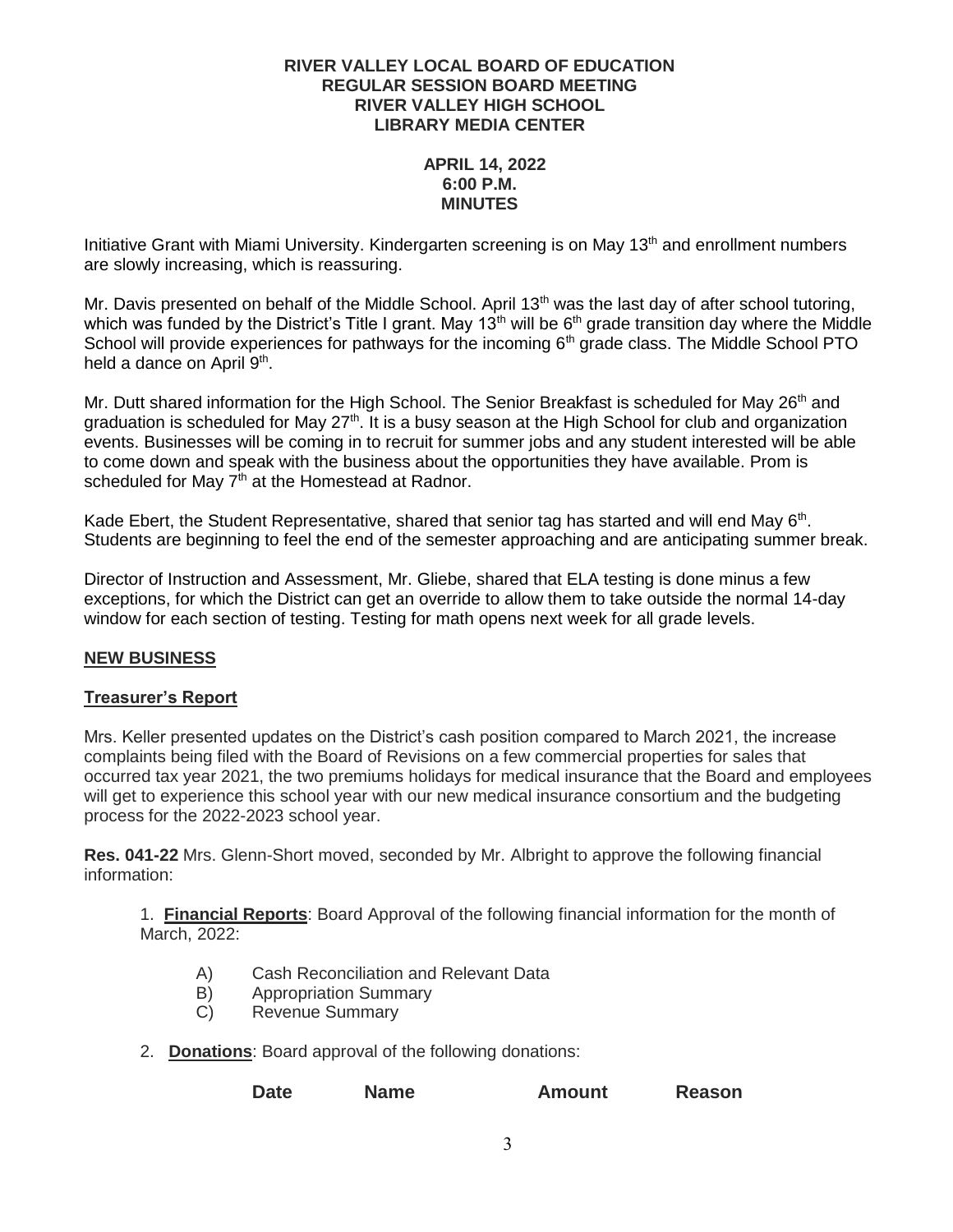# **APRIL 14, 2022 6:00 P.M. MINUTES**

| 2/1/22<br>2/11/22              | <b>Marion Public Library</b><br>Fegley | \$100.00<br>\$145 each | Orchestra<br>Boys track sponsorship/donation |  |  |
|--------------------------------|----------------------------------------|------------------------|----------------------------------------------|--|--|
|                                | Henry Lumber                           |                        |                                              |  |  |
|                                | Cen-Mac                                |                        |                                              |  |  |
|                                | Ohigro                                 |                        |                                              |  |  |
|                                | Scrappy's Drive Thru                   |                        |                                              |  |  |
|                                | Herb's Body Shop                       |                        |                                              |  |  |
|                                | <b>Buckeye Sun Control</b>             |                        |                                              |  |  |
|                                | <b>Premier Optometry</b>               |                        |                                              |  |  |
|                                | Nationwide Insurance/Douce             |                        |                                              |  |  |
| 2/14/22                        | Schweinfurth                           | \$100.00               | Wrestling                                    |  |  |
|                                | Herbs Body Shop                        | \$500.00               |                                              |  |  |
| Bender Communications \$500.00 |                                        |                        |                                              |  |  |
| 3/3/22                         | Modern Woodman                         | \$2500.00              | <b>HS Cheer</b>                              |  |  |
| 3/7/22                         | <b>Athletic Boosters</b>               | \$1360.00              | Football                                     |  |  |
| 3/7/22                         | Douce Agency                           | \$100.00               | Wrestling                                    |  |  |
| 3/7/22                         | <b>Byers</b>                           | \$300.00               | <b>Track Sponsorship/donation</b>            |  |  |
|                                | A Smith                                | \$145.00               |                                              |  |  |
|                                | Cogburn Electric                       | \$145.00               |                                              |  |  |
|                                | Ramco Rental                           | \$145.00               |                                              |  |  |
|                                | <b>Schilling Propane</b>               | \$145.00               |                                              |  |  |
| 3/18/22                        | Marion Rotary Foundation \$125.00      |                        | <b>English Dept Fund</b>                     |  |  |
| 3/29/22                        | Richard & Pamela Axline                | \$40.00                | Track                                        |  |  |
| 3/31/22                        | <b>Athletic Boosters</b>               | \$1660.00              | Football                                     |  |  |
|                                |                                        |                        |                                              |  |  |

| <b>Rebates</b> |                        |               |                     |  |  |
|----------------|------------------------|---------------|---------------------|--|--|
| Date           | <b>Name</b>            | <b>Amount</b> | Reason              |  |  |
| 2/9/22         | <b>Ohiopyle Prints</b> | \$58.96       | Spirit wear royalty |  |  |

3. **Approval of Special Cost Center:** Board approval of the following Special Cost Center:

SCC 2022 - Summer 2022 Food Program

# 4**. Appropriation modifications:**

Fund 006 Increase appropriations by \$100,000.00 Fund 022 Increase appropriations by \$100.00

# Discussion: None

Vote: Ayes: Glenn-Short, Albright, Stump, Beineke, Rengert Nays: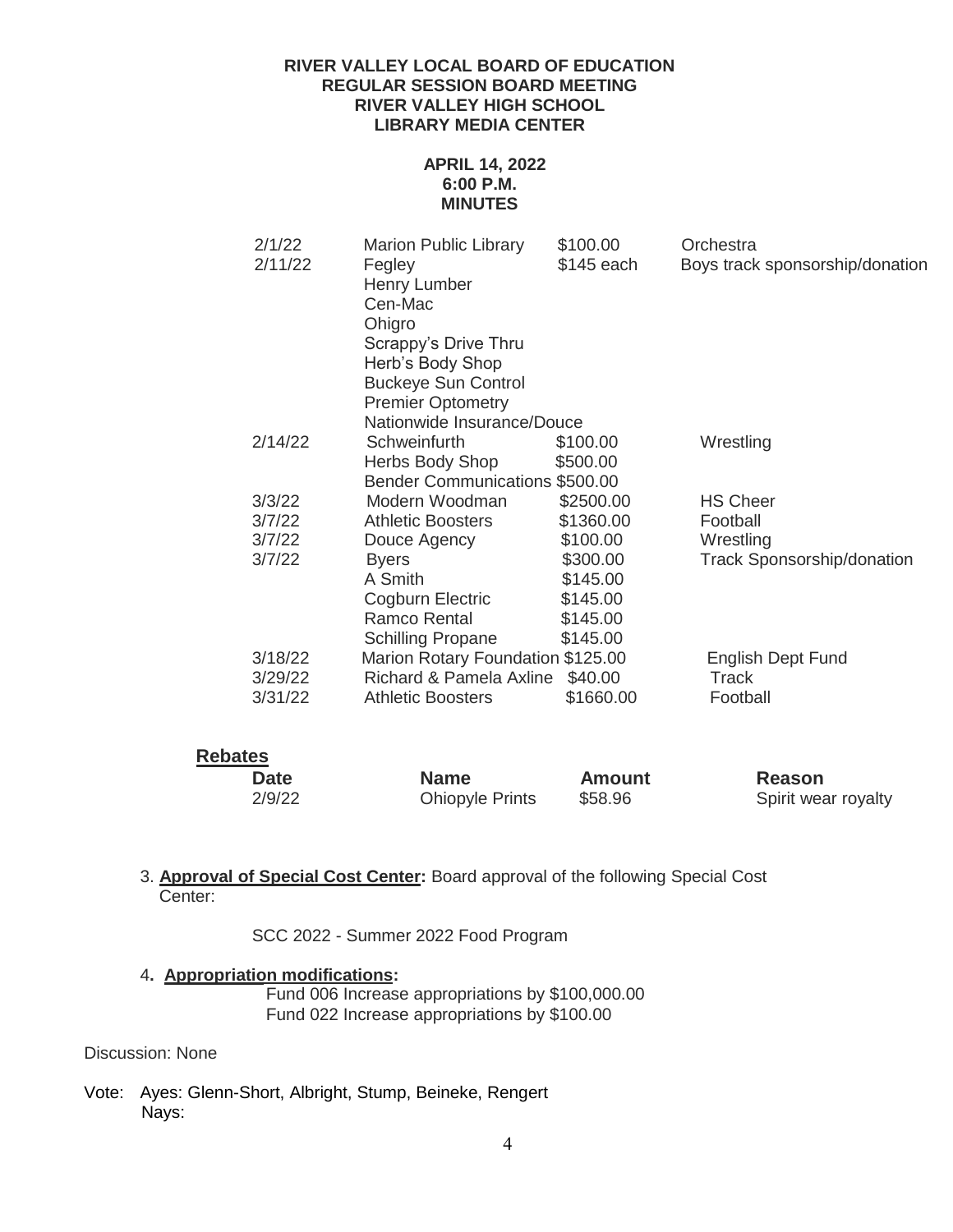# **APRIL 14, 2022 6:00 P.M. MINUTES**

President Rengert declared the motion carried.

### **Superintendent's Reports/Recommendations**

**Res. 042-22** Colonel Beineke moved, seconded by Mr. Stump to approve the following information:

# 1**. Agreements/Resolutions:**

a. **Resolution - National Volunteer Appreciation Week Board Resolution:** The board would like to show our appreciation for our many hard-working volunteers within the River Valley Local School District, and would like to approve the resolution below:

 WHEREAS, the week of April 17-23, 2022 is designated as National Volunteer Appreciation Week, and;

 WHEREAS, The River Valley Local Board of Education recognizes and acknowledges on behalf of the board and staff the many contributions of our volunteers who so willingly give of their time, talent, and energies for the betterment of our children and the River Valley Schools, and;

 WHEREAS, it is important that the community, parents, and students are made aware of the feelings of gratitude, appreciation and commendation that the River Valley Board of Education has for its volunteers.

 NOW, THEREFORE, BE IT RESOLVED that the week of April 17-23, 2022 is officially recognized as Volunteer Appreciation Week in the River Valley Local School District.

 b. **Resolution: National Teacher/Staff Appreciation Week Board Resolution**: Board approval of the following resolution to recognize staff and celebrate "National Teacher/Staff Appreciation Week" in the River Valley School District the week of May 2-6, 2022.

 WHEREAS, the week of May 2-6, 2022 has been designated as National Teacher/Staff Appreciation Week" and;

 WHEREAS, the River Valley Local School Board of Education recognizes the extremely important and most worthwhile job that the staff of our district are engaged in on a daily basis, and;

WHEREAS, it is important that the community, parents, and students are made aware of the feelings of gratitude, appreciation, and commendation that the River Valley Board of Education has for its staff.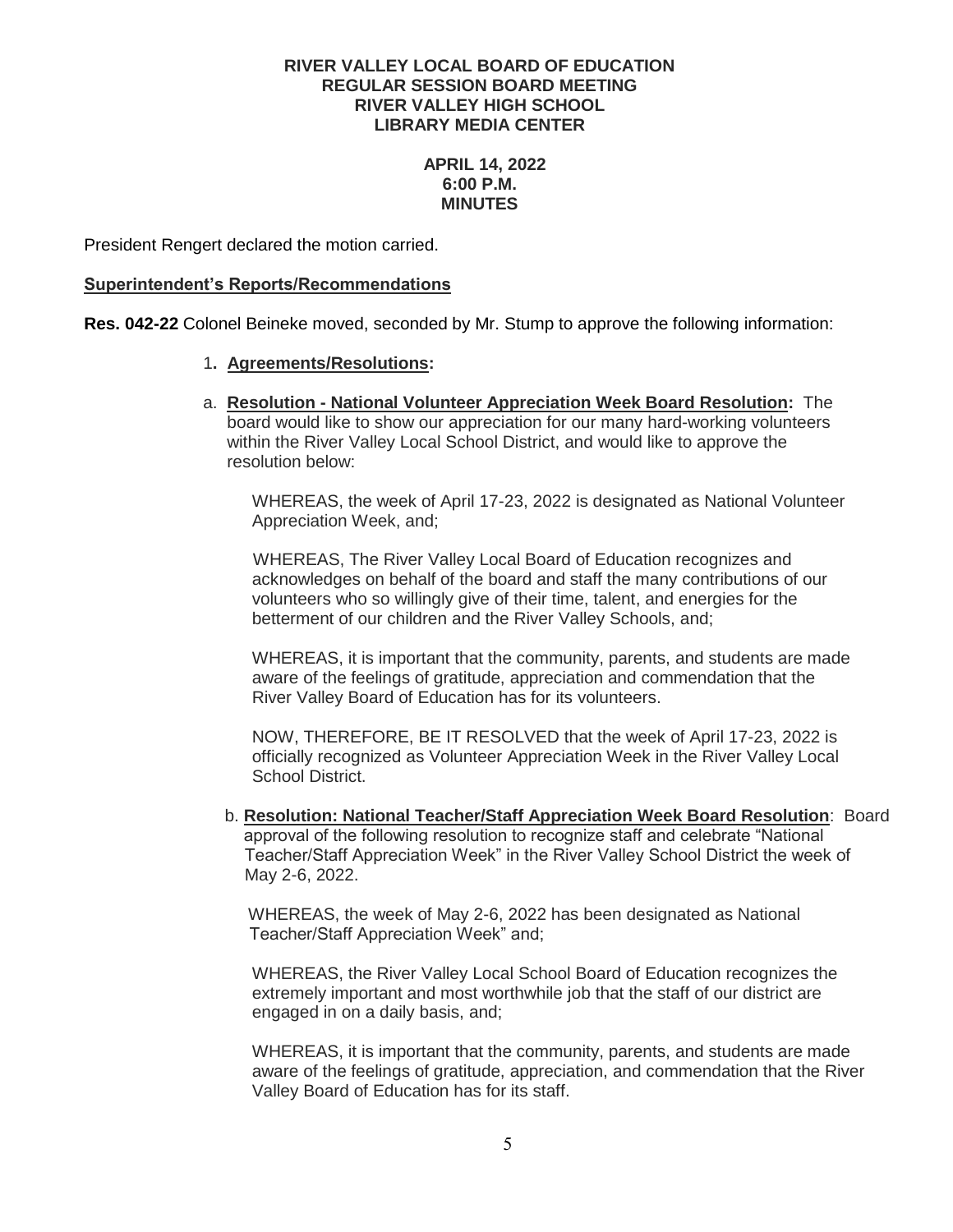# **APRIL 14, 2022 6:00 P.M. MINUTES**

NOW, THEREFORE, BE IT RESOLVED that the week of May 2-6, 2022 be specifically designated as Teacher/Staff Appreciation Week in the River Valley Local School District.

- c. **Resolution: Agreement Between River Valley Local Schools (RVLSD) and META Solutions:** Board approval to enter into an agreement between RVLSD and META for the FY23 Master Service Agreement, Schedule I and Schedule II as presented in your background materials.
- d. **Resolution: Board Policy Manual:** Board approval to adopt the board policy manual that was updated in partnership with the Ohio School Board Association (OSBA), as presented in your background materials.
- e. **Resolution: Direct Pay Agreement:** Board approval of the direct pay agreement between River Valley Local Schools and Terazza 8, LLC, per the terms and conditions as set forth in the agreement in your background materials.
- f. **Resolution: Agreement Between River Valley Local Schools and Frontline Education:** Board approval of the renewal and the Master Services Agreement between River Valley Local Schools and Frontline Education (formerly known as Forecast5 Analytics) as presented in your background materials.
- g. **Resolution: Music National Honor Society Recommendation:** Board approval to form a River Valley High School Music Honor Society per the terms and conditions contained in the recommendation letter in your background materials.
- h. **Resolution: 2022-2023 Substitute Salary Schedule:** Board approval of the 2022-2023 Substitute Salary Schedule as presented in your background materials.
- i. **Resolution: 2022-2023 Supplemental Salary Schedule:** Board approval of the 2022-2023 Supplemental Salary Schedule as presented in your background materials.
- j. **Resolution: 2022-2023 Administration Salary Schedule:** Board approval of the 2022-2023 Administration Salary Schedule as presented in your background materials.
- k. **Resolution: 2022-2023 Related Services Salary Schedule:** Board approval of the 2022-2023 Related Services Salary Schedule as presented in your background materials.
- l. **Resolution: Emergency Levy Renewal:** Board approval of the resolution for the necessity for emergency levy renewal as presented in your background materials.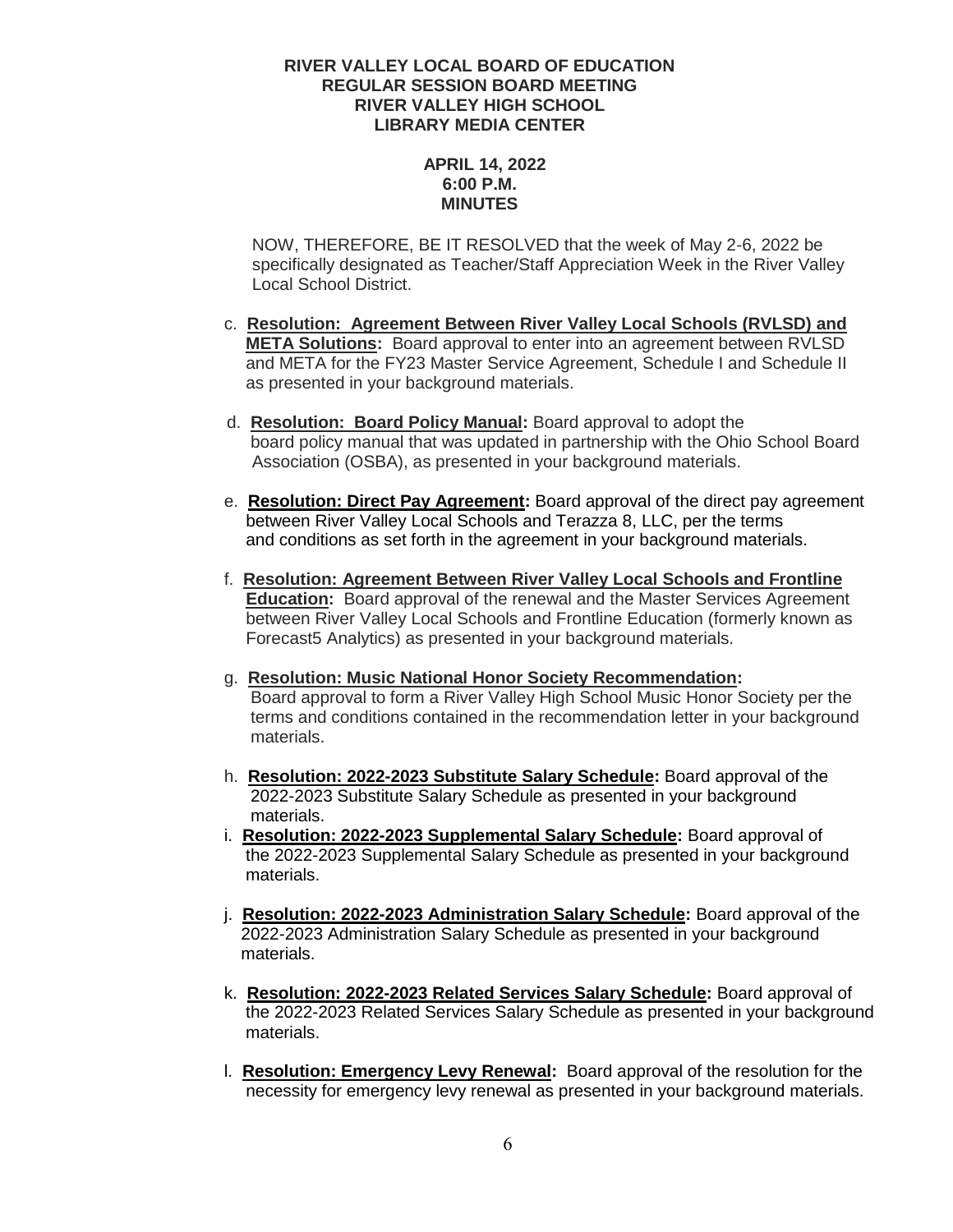# **APRIL 14, 2022 6:00 P.M. MINUTES**

- m. **Resolution: Updated 2022-2023 Calendar:** Board approval of the updated 2022-2023 school calendar, as presented in your background materials.
- n. **Resolution: Online Services Agreements Between TRECA and River Valley Local Schools**: Board approval to enter into Credit Recovery, iCredit and K-8 iCredit service agreements with TRECA to provide online instruction, for the 2022-2023 school year, as presented in your background materials.
- o. **Resolution: Agreement Between River Valley Local Schools and LearnWell:** Board approval of a contract between River Valley Local Schools and LearnWell to serve one of our students for the 2021-2022 school year, as outlined in your background materials.

Discussion: None

Vote: Ayes: Beineke, Stump, Albright, Glenn-Short, Rengert Nays:

President Rengert declared the motion carried.

# **Certificated Personnel**

**Res. 043-22** Mr. Stump moved, seconded by Mrs. Glenn-Short to approve the following information:

- a. **Certificated Personnel – Employment**: Board approval to grant a one (1) year limited contract to Aaron Berg, as an English Language Arts Teacher at River Valley Middle School for the 2022-2023 school year. Contingent upon completion of any necessary requirements for employment/ certification, per information in your background materials.
- b. **Certificated Personnel – Employment**: Board approval to grant a one (1) year limited contract to Brooke Carver, as an English Language Arts Teacher at River Valley Middle School for the 2022-2023 school year. Contingent upon completion of any necessary requirements for employment/ certification, per information in your background materials.
- c. **Certificated – Salary Adjustment**: Board approval of a salary adjustment for Kathryn Wilcox, effective March 30, 2022, who has completed the necessary requirements for such an adjustment, as presented in your background materials.
- d. **Certificated Personnel - Resignation:** Board approval to accept a letter of resignation for the purpose of retirement, from Julie White, ELL Tutor, 21st **Century**

 Tutor and substitute teacher, effective May 27,2022, with regrets and best wishes and as presented in your background materials.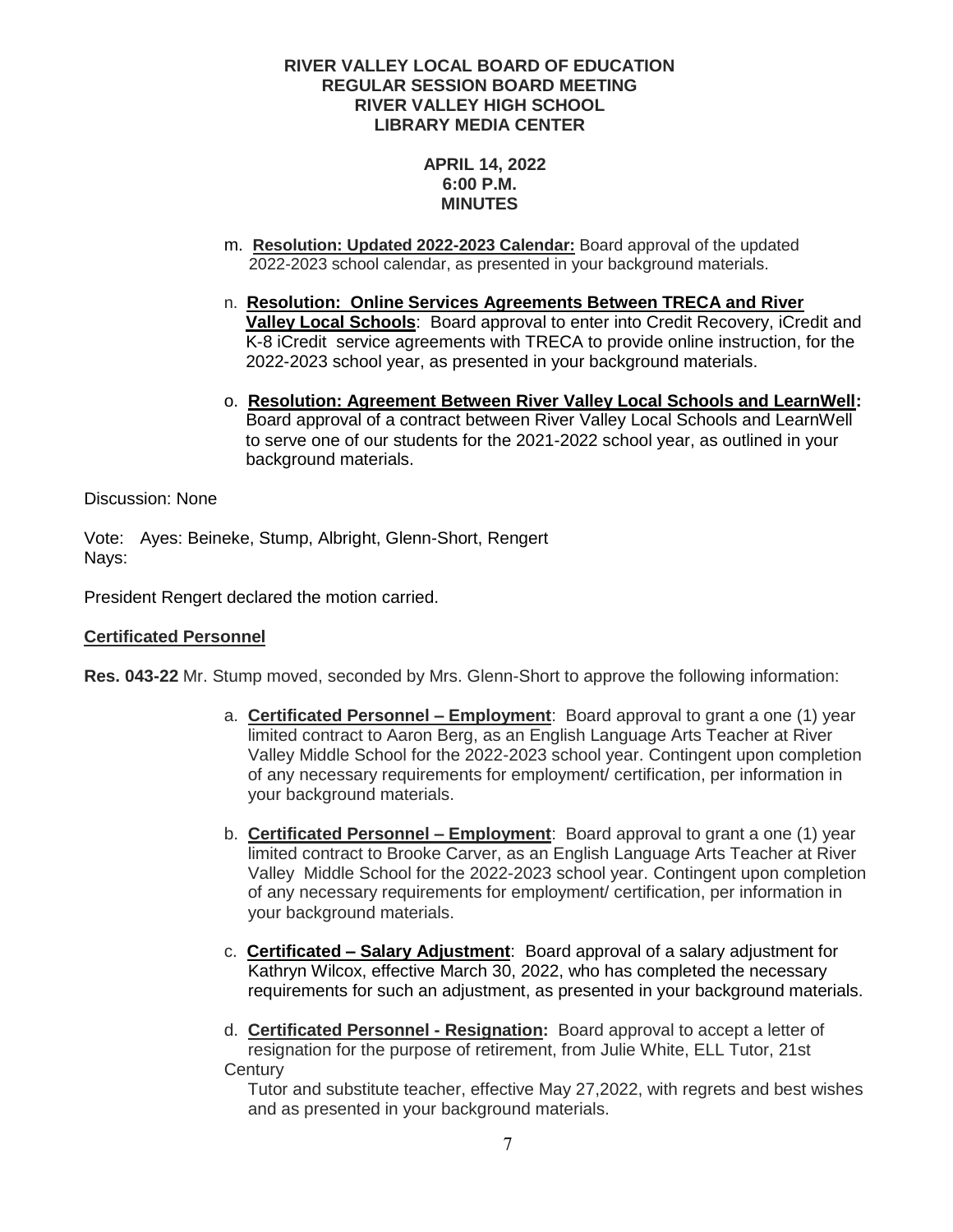**APRIL 14, 2022 6:00 P.M. MINUTES**

e. **Certificated Personnel - Non-Renewal of Limited Contracts**: Board approval to non-renew the following limited contracts effective July 1, 2022.

**Title 1 Tutors & Small Group Instructors**:

Rosina Conchel – Title I Tutor Joyce Hughes – Title I Tutor Doug Laucher - Title I Tutor Haley Miner– Title I Tutor

f. **Certificated Personnel - Substitute Teacher Approval**: Board approval of the updated Substitute Teacher Revised List as recommended by the North Central Ohio ESC and presented in your background materials.

Discussion: None

Vote: Ayes: Stump, Glenn-Short, Albright, Beineke, Rengert Nays:

President Rengert declared the motion carried.

# **Classified Personnel**

**Res. 044-22** Colonel Beineke moved, seconded by Mr. Albright to approve the following information:

 a. **Classified Personnel – Employment:** Board approval to revise the current contract for Andy Byrd, Bus Driver for River Valley Local Schools, effective March 1, 2022 through the end of the 2021-2022 school year. Contingent upon completion of any necessary requirements for employment/ certification and as presented in your background materials.

b. **Classified Personnel – Employment**: Board approval to employ Trista Thorpe as the Interim Assistant Transportation Supervisor, effective March 23, 2022 through May 31, 2022, with River Valley Local Schools, contingent upon completion of any necessary requirements for employment/ certification, per information in your background materials.

- c. **Classified Personnel - Employment:** Board approval to employ Trista Thorpe as the Interim Transportation Supervisor effective June 1, 2022 through July 31, 2022, with River Valley Local Schools, contingent upon completion of any necessary requirements for employment/certification, per information in your background materials.
- d. **Classified Personnel - Administrative Contract:** Board approval to employ Trista Thorpe on a one (1) year administrative contract as the Transportation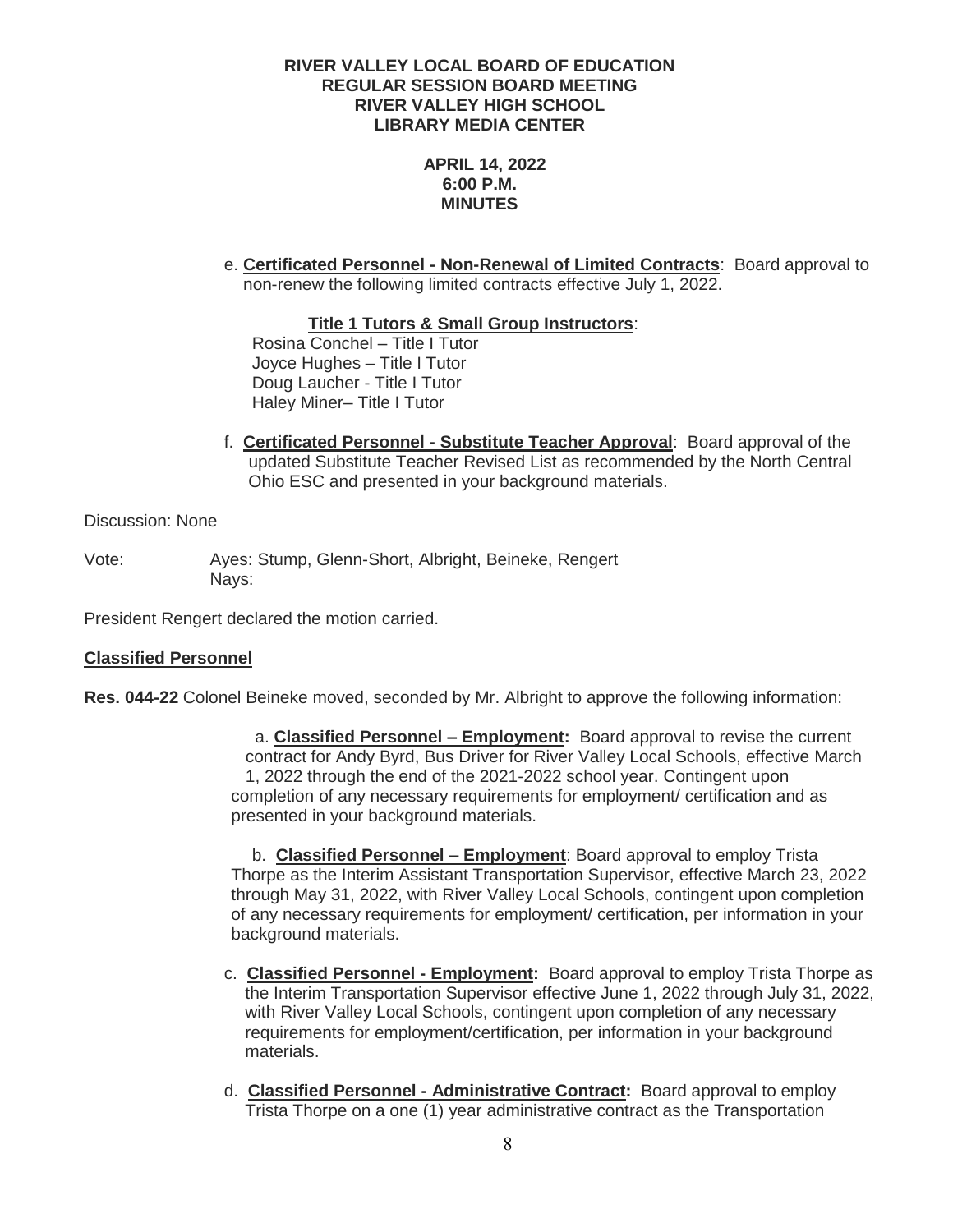# **APRIL 14, 2022 6:00 P.M. MINUTES**

Supervisor effective August 1, 2022, with River Valley Local Schools, contingent upon completion of any necessary requirements for employment/certification, per information in your background materials.

- e. **Classified Personnel - Interim:** Board approval to employ Lois Bowdre, as an Interim Transportation Supervisor, for a period of seven weeks. Contingent upon completion of any necessary requirements for employment/certification, and as reflected in your background materials.
- f. **Classified Personnel - Interim:** Board approval to employ Ben Lyon, as an Interim Transportation Supervisor, for a period of seven weeks. Contingent upon completion of any necessary requirements for employment/certification, and as reflected in your background materials.
- g. **Classified Personnel - Resignation:** Board approval to accept a letter of resignation from Christina Spitzer, High School Cafeteria, effective May 27, 2022, with regrets and best wishes and as presented in your background materials.
- h. **Classified Personnel - Retirement:** Board approval to accept the letter of retirement from Larry Criswell, Bus Driver at River Valley Local Schools, effective June 1,2022, with regrets and best wishes and as presented in your background materials.

Discussion: None

Vote: Ayes: Beineke, Albright, Glenn-Short, Stump, Rengert Nays:

President Rengert declared the motion carried.

# **River Valley Local Schools School Age Child Care Program (SACC)**

**Res. 045-22** Mr. Rengert moved, seconded by Mr. Stump to approve the following information:

a. **SACC Staff** – **Non-Renewal**: Board approval to non-renew the following SACC Staff at the end of the 2021-2022 school year.

Alana Burkhart Mason Faux Allyson McCurdy Austin Vanderkooi

Discussion: None

Vote: Ayes: Rengert, Stump, Albright, Glenn-Short, Beineke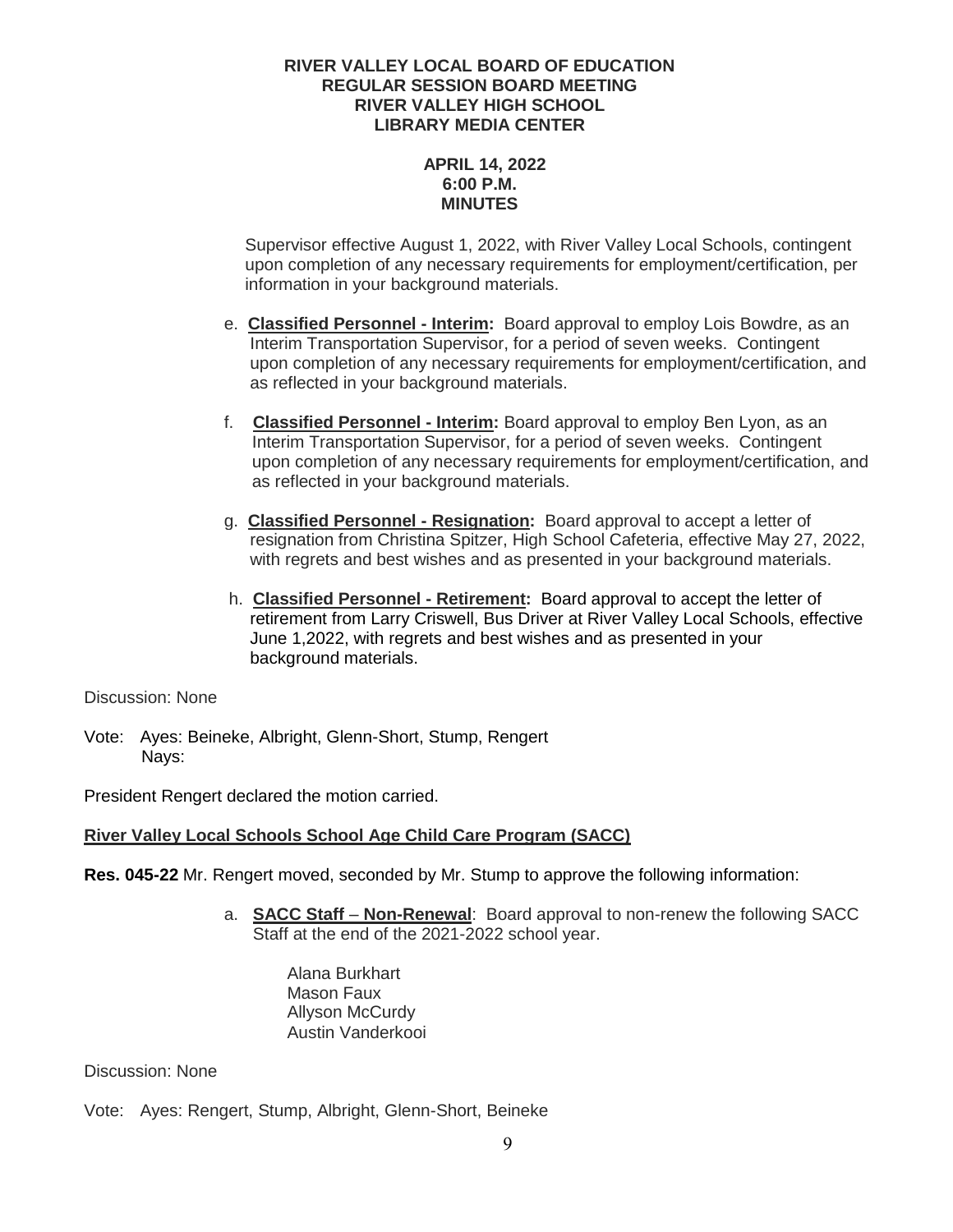# **APRIL 14, 2022 6:00 P.M. MINUTES**

Nays:

President Rengert declared the motion carried.

# **River Valley Local Schools Daycare Program**

**Res. 046-22** Colonel Beineke moved, seconded by Mrs. Glenn-Short to approve the following information:

> a. **Daycare Staff – Non-Renewal:** Board approval to non-renew the following Daycare staff at the end of the 2021-2022 school year.

> > Maria Crawford – Daycare Lead Teacher Laura Hoffman Karissa Osborne Judy Shawver

Discussion: None

Vote: Ayes: Beineke, Glenn-Short, Albright, Stump, Rengert Nays:

President Rengert declared the motion carried.

# **Students**

**Res. 047-22** Mr. Albright moved, seconded by Mr. Stump to approve the following information:

- a. **Student Accident Insurance for the 2022-23 School Year**: Board approval to contract with the Student Protective Agency, for student accident insurance for the 2022-23 school year per the terms and conditions of the contract, as presented in your background materials.
- b. **Extended Field Trip Preliminary and Final Approval:** Board preliminary and/or final approval of an extended field trip by the High School Industrial Technology Club, VEX Team to attend the VEX Robotics World Championship in Dallas, Texas on Wednesday, May 4, 2022 through Sunday, May 8, 2022. As presented in your background materials.
- c. **Students - In Lieu of Transportation Resolution:** Board approval of the resolution for the transportation of students to a non-public school as follows:

Section 3327.01 ORC Transportation of Pupils

PROCEDURES FOR" in lieu of transportation...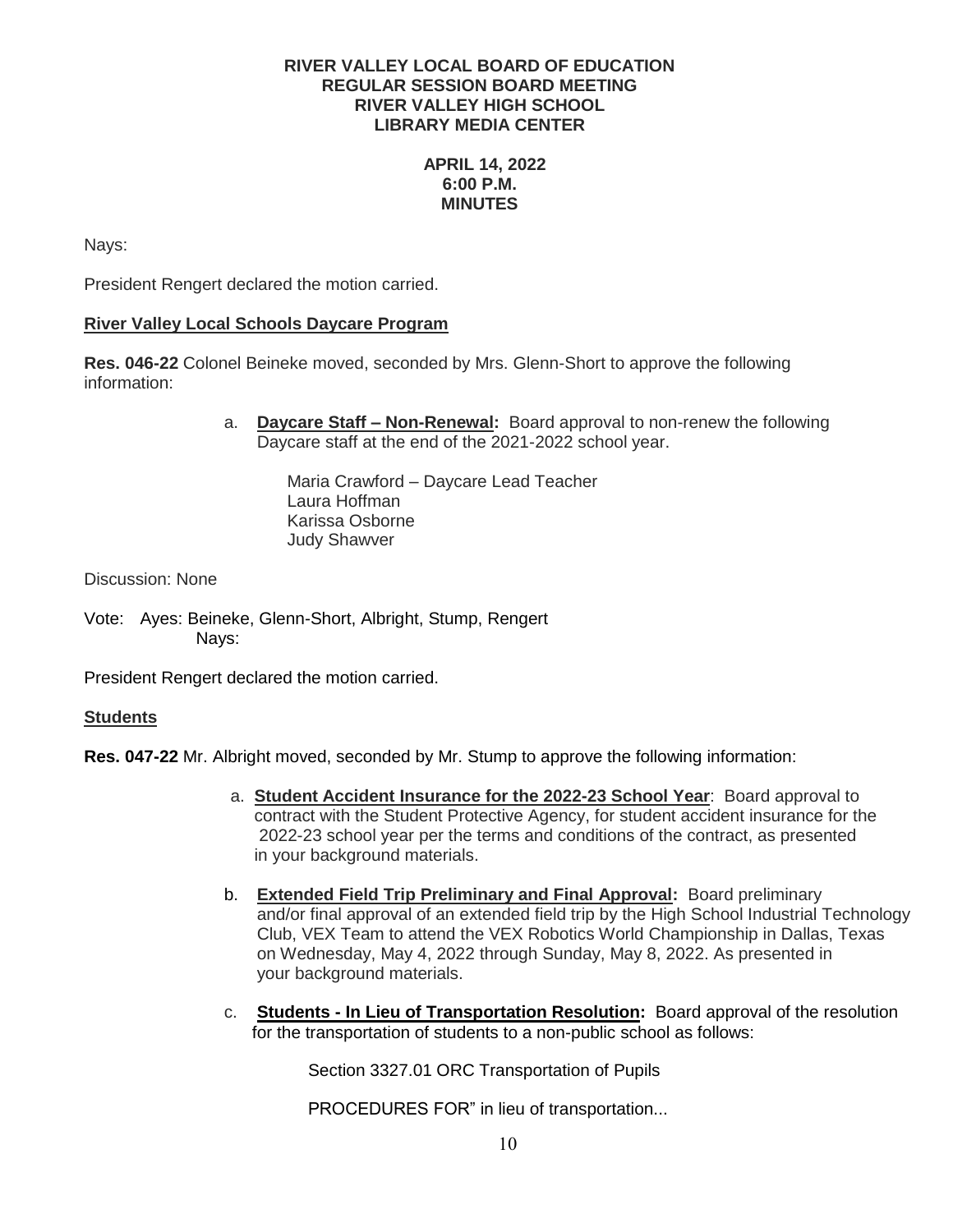# **APRIL 14, 2022 6:00 P.M. MINUTES**

Where it is impractical to transport a pupil by school conveyance, a board of education may, in lieu of providing such transportation, pay a parent, guardian, or other person in charge of such child, an amount per pupil which shall in no event exceed the average transportation cost per pupil, such average cost to be based on the cost of transportation of children by all boards of education in this state during the next preceding year.

Discussion: None

Vote: Ayes: Albright, Stump, Glenn-Short, Beineke, Rengert Nays: President Rengert declared the motion carried.

# **Executive Session**

**Res. 048-22** Colonel Beineke moved to enter into executive session at 7:08pm for the purpose of:

**In accordance with ORC 121.22G1** – The appointment, employment, dismissal, discipline, promotion, demotion or compensation of a public employee or official, or the investigation of charges or complaints against a public employee, official, licensee, or regulated individual.

### AND

**In accordance with ORC 121.22G5** – Matters required to be kept confidential by federal law or regulations or state statutes.

Discussion: None

Vote: Ayes: Beineke, Albright, Glenn-Short, Stump, Rengert Nays:

President Rengert declared the motion carried.

### **Board reconvened into Regular Session**

**Res. 049-22** Colonel Beineke moved, seconded by Mr. Rengert to reconvene into Regular Session at 8:11pm and upon roll call vote the following members were present: Colonel Beineke, Mr. Rengert, Mr. Albright, Mrs. Glenn-Short and Mr. Stump.

**Adjourn** - Thank you for coming.

**Res. 050-22** Mr. Stump moved, seconded by Mr. Albright to adjourn the meeting of the River Valley Board of Education at 8:11pm.